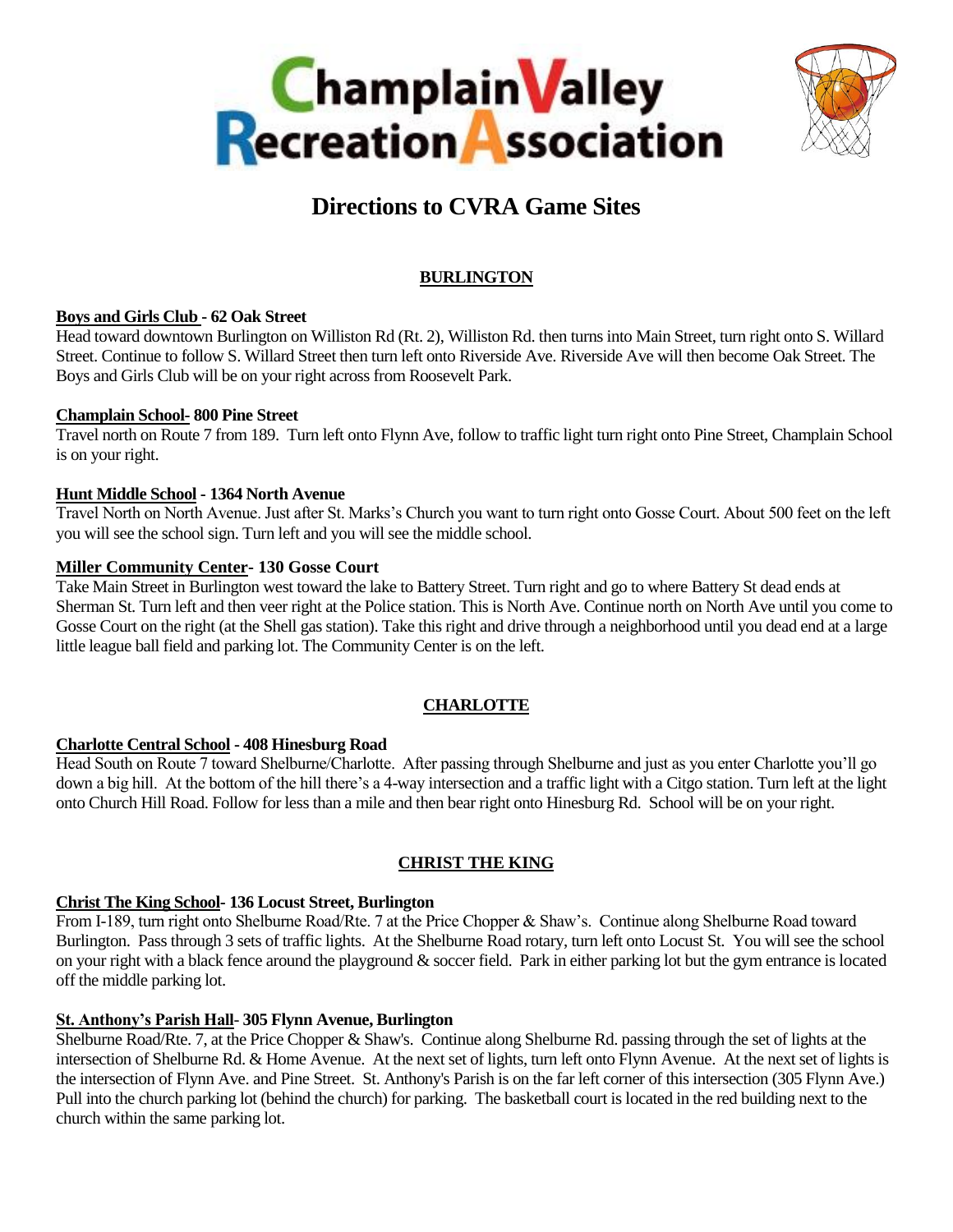#### **COLCHESTER**

#### **Colchester Middle School - 425 Blakely Road**

Take 89 north to exit 16 take right off the exit onto Route 2 and 7. Continue on 2 and 7 for about 2 miles at the  $4<sup>th</sup>$  light take left onto Blakely Road. The Middle School entrance will be the first right after Colchester Rescue. Continue left until the second school on the right. Enter the school through the side door off from the parking lot located next to the gymnasium. You will see the doors as you approach the school. Continue down the hallway and go through a set of double doors to the right. Bathrooms are located in the hallway outside the gymnasium. *Parents: Do not allow children to run through the halls or other areas of the school. Climbing on any gym equipment and gym mats is also not allowed.*

# **ESSEX JUNCTION**

#### **Albert D. Lawton Middle School - 104 Maple St**

I-89 to exit 12. Turn right onto Rt 2A. At the 5 corners intersection of Routes 2A, 15, and 117, proceed East on route 117 for .3 miles, school is located on your left across from Maple Street Park.

#### **HARWOOD**

#### **Crossett Brook Middle School – 5672 VT-100 Duxbury, VT**

From Exit 10 off I-89 follow Route 100 South / 2A East through the village of Waterbury. After crossing over the Winooski River turn right onto 100 South and head up the hill approx. 0.7 miles to the entrance of the school on your left.

#### **HINESBURG**

#### **Hinesburg Community School Gym**- **10888 Route 116**

Take Route 116 South to center of town. Go straight through light. Follow sharp turn left and Hinesburg Community School is on the right. Park in lot right before school. Use the entrance with the long ramp that's closest to the playground. Walk into building, turn right, up some stairs and gym is on right.

## **MATER CHRISTI SCHOOL**

#### **Mater Christi School – 50 Mansfield Ave, Burlington**

Get of I-89 at exit 14-W heading towards the waterfront. Stay in the right-most lane, and follow that onto East Ave. Go all of the way down East ave. (watch out for people crossing the street!), and take a left onto Colchester Ave. Go through one set of stop lights, and on the second set, turn right onto Mansfield Avenue. MCS is on the right. The gym is located in the shorter building next to the fire station, please go in the front door of the building so that you don't track mud and snow onto the basketball court.

#### **MOUNT MANSFIELD**

#### **Camels Hump Middle School - 173 School St, Richmond, 05477**

I89 to Exit 11. Turn right onto Rt 2 East towards Richmond (1.6 miles). At the light turn left onto Jericho road (0.4 miles). Turn left on School Street. Enter your starting address in the link below for custom directions.

#### **Browns River Middle School** - **20 River Road, Jericho, 05465**

I89 to Exit 11. Turn right onto Rt 2 East towards Richmond (1.6 miles). At the light turn left onto Jericho road (9.1 miles). Turn right on River Road. Enter your starting address in the link below for custom directions.